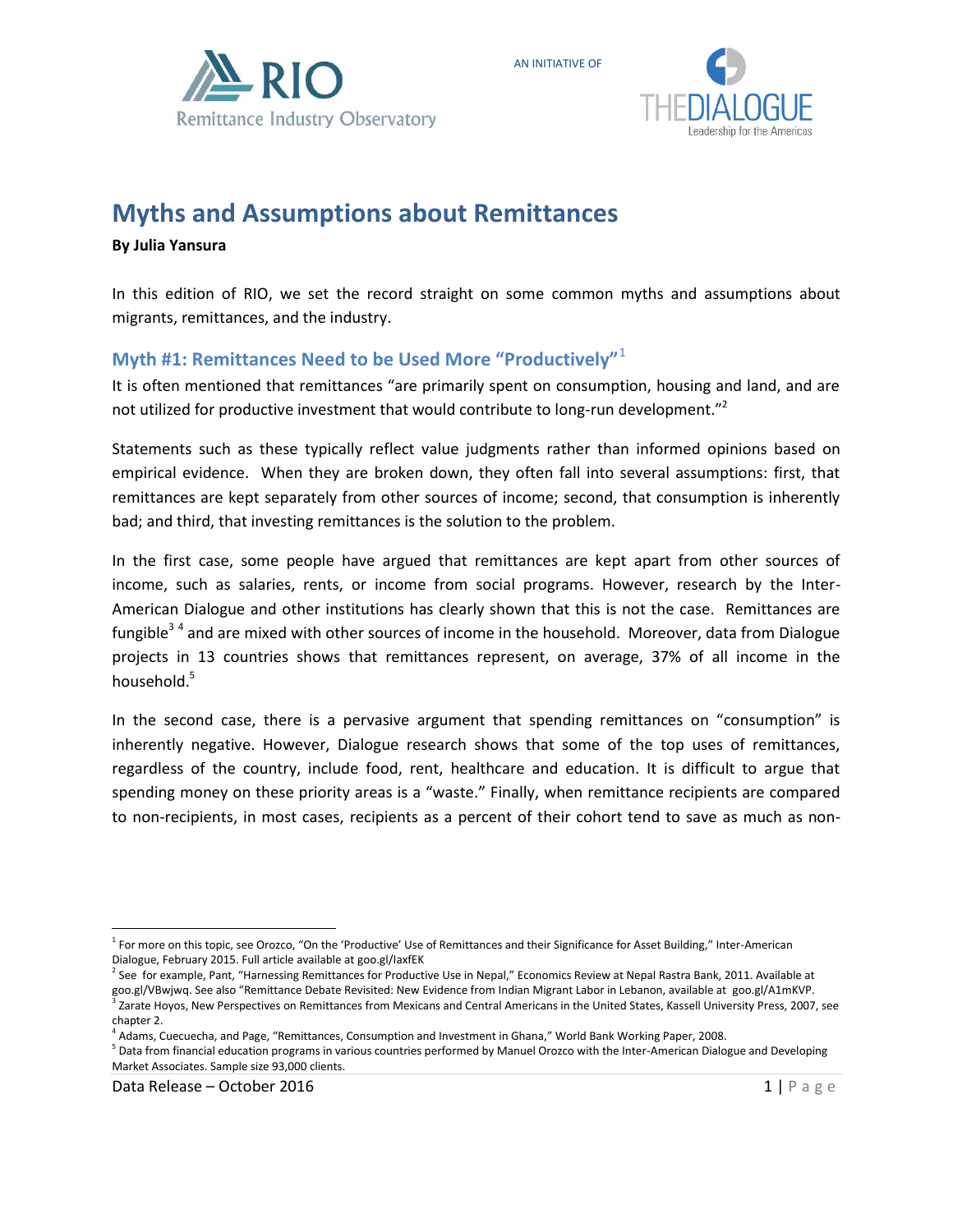



recipients, if not more.<sup>6</sup> What these numbers suggest is that, first, expenses are not irrational, and second, that after expenses, remittance recipients manage to save.

AN INITIATIVE OF

In the third case, the argument that people should invest their remittances is problematic, not only because people are not misspending their income, but because investment is not the first step to achieve financial independence. The argument that productive investment will be best for long-run development reflects a misconception about how financial independence is attained: not through productive investment, but by building wealth. Wealth accumulation results from disposable income, and savings generation is the first step. Having financial access to depository institutions is also important because it guarantees that savings will offer greater yields.

Investing in a business is not a guarantee that wealth will be accumulated, or that it will promote development; on the contrary, it may lead to greater losses. Promoting productive investments among people can yield the wrong output: certain markets may get saturated, informality may increase, and wages may even be driven down. More importantly, in any society the average person does not show entrepreneurial characteristics. It is inconsistent to expect remittance recipient households to behave differently from all other sectors of society, especially when what differentiates them is simply a family member working abroad, rather than entrepreneurial attributes.

#### **Myth #2: Remittances Are Expensive**

"One of the more prohibitive elements of remittances, which adversely affects poorer users, is the high cost of sending money across borders,"<sup>7</sup> some writers have argued. According to a recent article by The Guardian, "a handful of firms are exerting a stranglehold over the global remittance industry by charging huge fees on money sent from friends and family abroad, choking an annual half a trillion dollar lifeline for countries that face sweeping economic challenges."<sup>8</sup>

To address this claim, we break it down into its components: first, that the costs of remittances are prohibitive; second, that the remittance marketplace is uncompetitive; and third, that the savings from reducing transfer fees would have substantive development value.

First, though some claim that remittance costs are "prohibitive," there is little indication that this is the case. Migrant remittances continue to grow, with the World Bank estimating 4% yearly growth for the period 2016-2017.<sup>9</sup> In this sense, costs of sending do not appear to be "prohibiting" sending. Moreover,

 $\overline{\phantom{a}}$ <sup>6</sup> For example, in the case of Jamaica 77% of non-recipients report saving in some way (formal and informal), compared to 79% of remittance recipients. In Mexico, 56% of non-recipients report saving in some way, compared to 59% of remittance recipients. Data from financial education programs in various countries performed by Manuel Orozco with the Inter-American Dialogue and Developing Market Associates.

<sup>&</sup>lt;sup>7</sup> See Milanovic, "Developing a Global Financial Architecture," TechCrunch, 20 August 2016. Available at goo.gl/Q8KT3U <sup>8</sup> Anderson, "Global Remittance Industry Choking Billions out of Developing World," The Guardian, 18 August 2014. Full article available at

goo.gl/UPcixQ<br><sup>9</sup> "Migration and Remittances: Recent Developments and Outlook," KNOMAD and The World Bank Group, April 2016. Available at goo.gl/ytTMUZ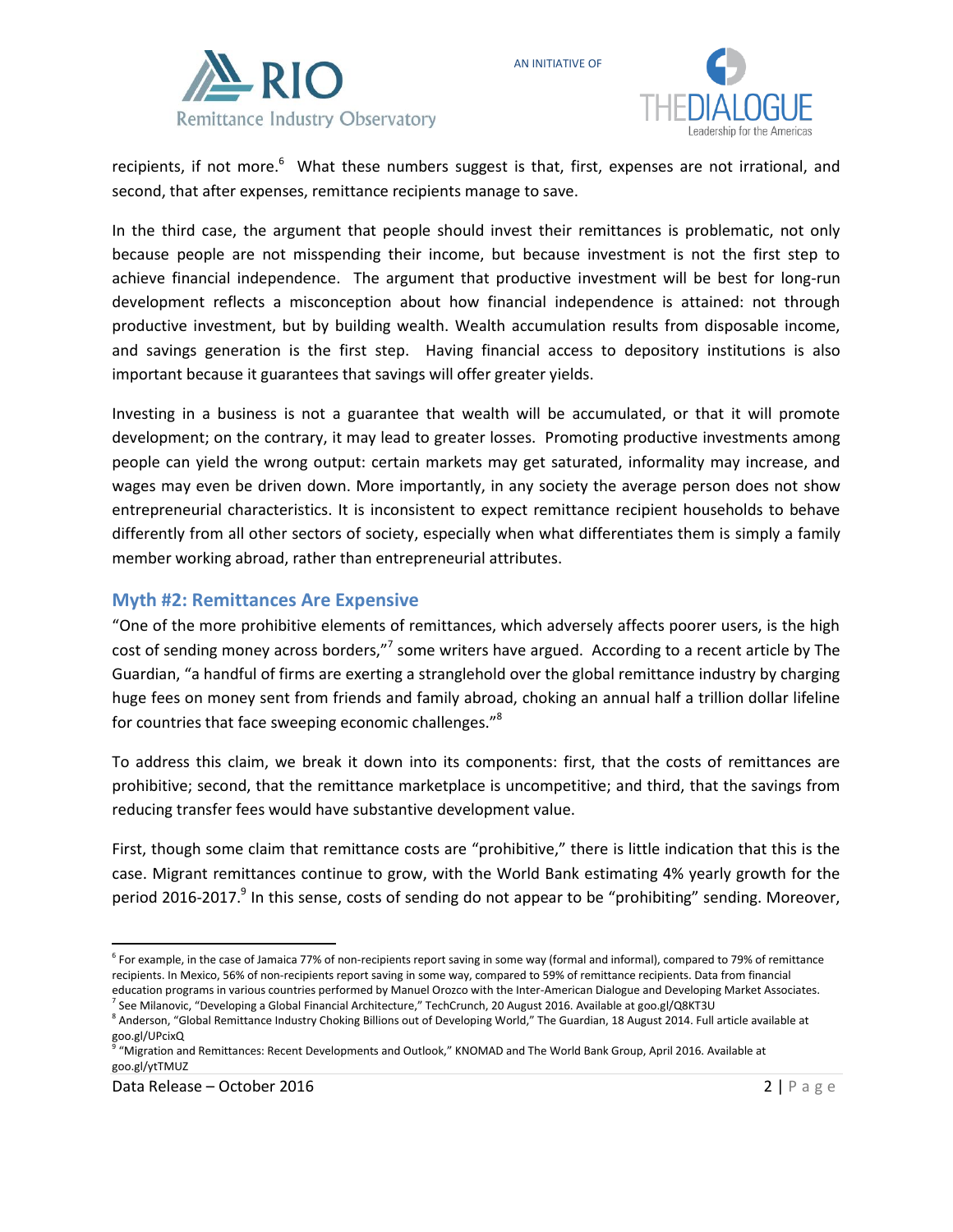



migrants do not typically list price as their most important factor in choosing a remittance service provider (RSP): according to Dialogue surveys, top characteristics have included "ease of use" and "speed of service."  $^{10}$  A statistical analysis of migrant survey data, including amounts sent and fees paid, suggests that immigrants are relatively price-sensitive because they search for an affordable RSP but are prepared to pay more if the sending method is easier to use or more convenient. Specifically, those who think their RSP is inexpensive and transparent in its pricing pay up to 10% less, but those who say their RSP is easy to use pay up to 7% more for the service. $^{11}$ 

AN INITIATIVE OF

Overall, the costs of sending money have dropped since 2000 when the debate over this issue started, though there are variations by country and by method of sending (cash, account, etc). Fifteen years later, the costs of sending money to Latin America and the Caribbean countries that comprise over 80% of flows has declined from roughly 10 to 5% on average.



**Graphic 1: Pricing as % of Total Sent (\$200), Comparison by Recipient Region**

Source: World Bank Remittance Pricing Database, 3<sup>rd</sup> Quarter 2015.

<sup>11</sup> See Orozco, Porras and Yansura, "The Costs of Sending Money to Latin America and the Caribbean," Inter-American Dialogue, February 2016.

 $\overline{\phantom{a}}$ 

 $^{10}$  Results based on a survey of 2,000 migrants by the Inter-American Dialogue in 2014 and a survey of 200 migrants by the Inter-American Dialogue in 2015.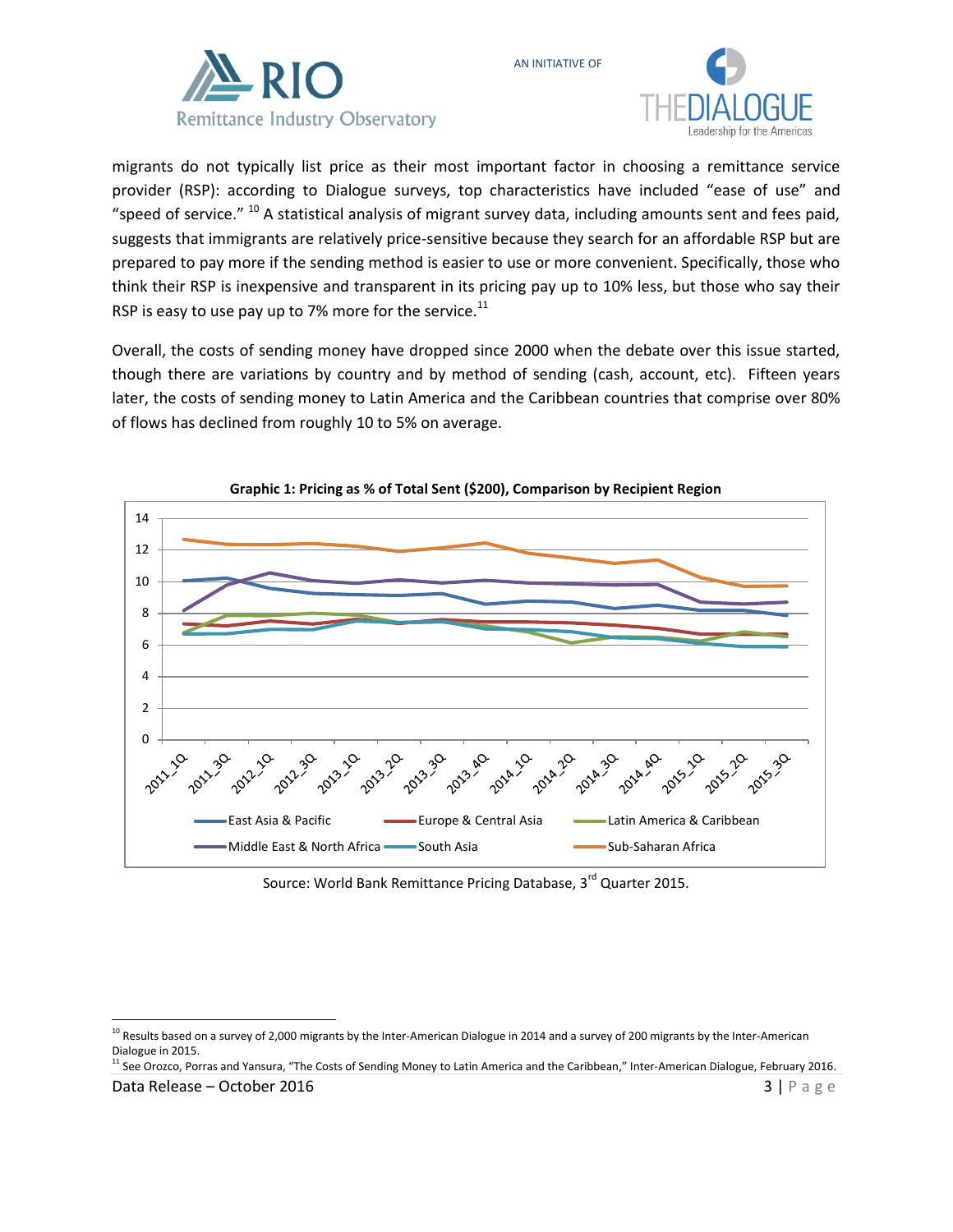



While lower fees are a good thing for consumers, it is worth considering how the costs of sending money internationally stack up against other financial services. For example, given that the average ATM surcharge for out of network withdrawals within the United Sates  $$4.52<sup>12</sup>$  paying \$9.93 to send \$200 to Mexico $13$  does not seem exorbitant.

AN INITIATIVE OF

Second, the development of the money transfer industry over the past 15 years has been accompanied by waves of consolidation and significant competition. For example, surveys with migrants show that 36% of remittance senders shop around, using a variety of remittance companies depending on their needs (cost, location, convenience, etc.). Remittance agencies also report a high level of competition, with 70% of agents saying the market is more competitive now than it was in the past.<sup>14</sup> Moreover, companies have reported narrow profit margins along with increasing expensive banking service fees and risk management programs.<sup>15</sup>

Lastly, though reducing costs would put more money in migrants' pockets, it would not necessarily have the major development impact that some claim it would. The World Bank's 5X5 Plan, which aims to reduce the costs of remitting to 5% worldwide, would save an estimate \$16 billion a year,  $^{16}$  a significant amount of money. However, considering the sheer number of migrants worldwide, this comes down to just over \$60 per migrant per year. Different strategies, such as helping migrants and recipients formalize their stocks of savings, would have a greater development impact, according to Dialogue research (see Myth #6).

#### **Myth #3: Banking and Cost**

It is often incorrectly assumed that sending money through banks is inherently cheaper.

According to pricing data from the World Bank, on average it is more expensive to send with banks than with remittance companies. This is largely due to the fact that most banks offer only wire transfer services, $17$  which tend to be very expensive and are often better suited for large, business transactions than for small-scale family remittances. In fact, the average cost of an outgoing international wire transfer is \$47.50,<sup>18</sup> making wire transfer a very poor choice if you are sending a family remittance transfer of, say, \$250.

l <sup>12</sup> Bell, "Another Record-Setting Year for Checking Account Fees," Bankrate, 5 October 2015. Full article at goo.gl/pqrZ34

<sup>&</sup>lt;sup>13</sup> World Bank Pricing Data for US-Mexico Corridor, Collected May 11 2016. For more information, see [https://remittanceprices.worldbank.org](https://remittanceprices.worldbank.org/) <sup>14</sup> Surveys with remittance agencies, Inter-American Dialogue, 2013.

<sup>&</sup>lt;sup>15</sup> See Orozco, Porras and Yansura, "Bank Account Closures: Current Trends and Implications for Family Remittances," Inter-American Dialogue, December 2015.

<sup>&</sup>lt;sup>16</sup> Nicoli, "5x5 = US\$16 billion in the pockets of migrants sending money home," World Bank Blogs, 27 November 2012. See goo.gl/fyhtJq  $17$  One important exception to this is Wells Fargo, which offers a special remittance product called ExpressSend. For more detail, see goo.gl/IK0H6h

<sup>&</sup>lt;sup>18</sup> Kim, "Comparing Wire Transfer Fees at the Top 10 U.S. Banks," My Bank Tracker, 6 May 2016. Full article at goo.gl/m8sVX7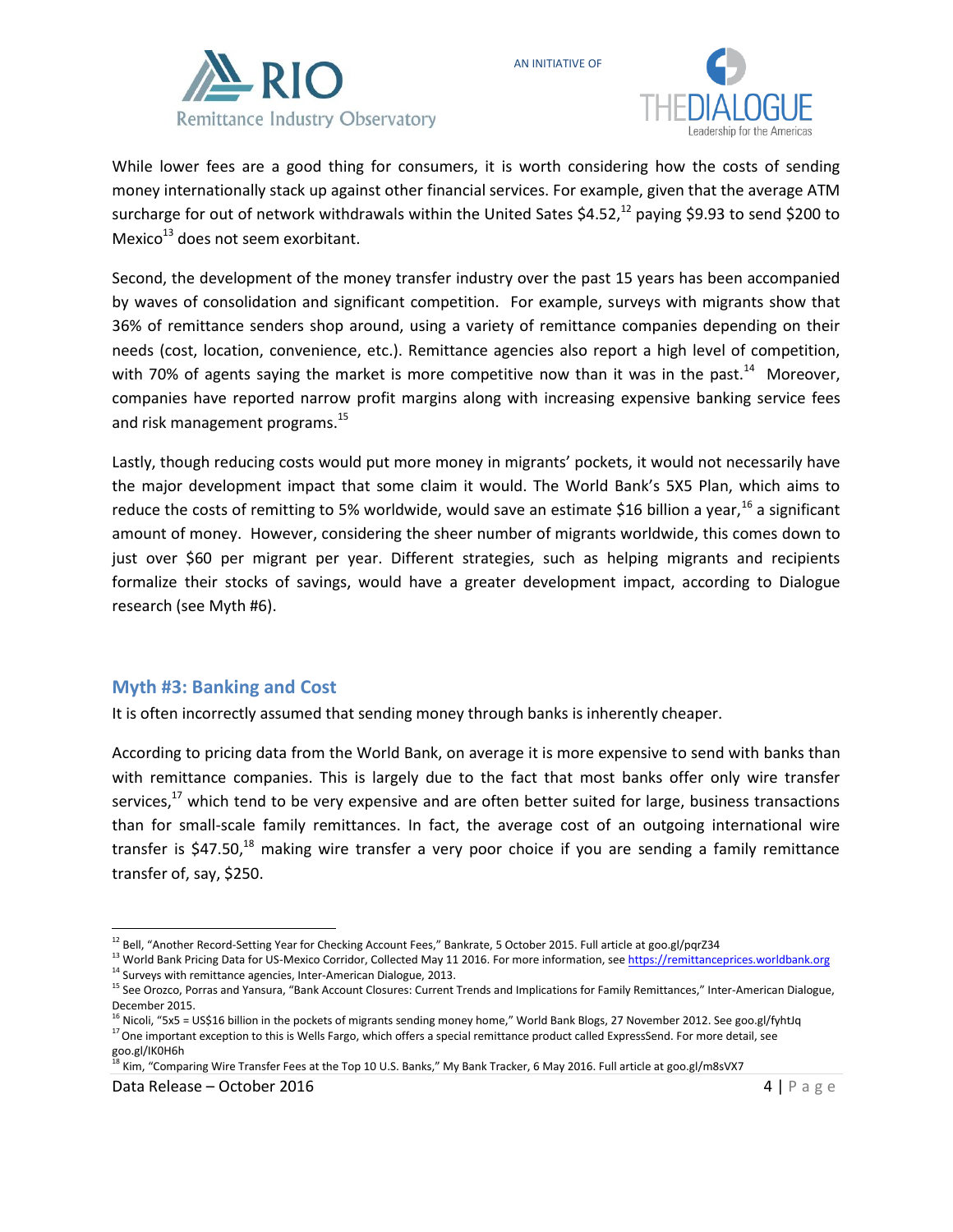



Money transfer operators, on the other hand, generally offer specially designed remittance services that are intended for customers sending small, frequent amounts of funds to family overseas. As the table below shows, these products tend to be more economical.

AN INITIATIVE OF

| Cost as %                      |  |  |  |  |
|--------------------------------|--|--|--|--|
| 11.2%                          |  |  |  |  |
| 6.4%                           |  |  |  |  |
| 12.8%                          |  |  |  |  |
| 5.2%                           |  |  |  |  |
| 7.4%                           |  |  |  |  |
| Cost as %                      |  |  |  |  |
|                                |  |  |  |  |
| 11.5%                          |  |  |  |  |
| 10.4%                          |  |  |  |  |
| 20.5%                          |  |  |  |  |
| 6.4%                           |  |  |  |  |
| <b>Money Transfer Operator</b> |  |  |  |  |
| 6.3%                           |  |  |  |  |
| 6.6%                           |  |  |  |  |
| 4.1%                           |  |  |  |  |
| 1.6%                           |  |  |  |  |
|                                |  |  |  |  |

#### **Table 1: Costs of Sending \$200, Selected Types of Firms and Products (%)**

Source: World Bank Pricing Database, Second Quarter 2016.

What is interesting to note is that, when using a remittance service, there are some savings associated with connecting that service to a bank account. As the table below shows, there are a wide variety of ways to send money and receive money, each with slightly different costs. Migrants choosing between these options may consider speed, convenience, cost, reliability, customer service, and payout options for the recipient. See table below.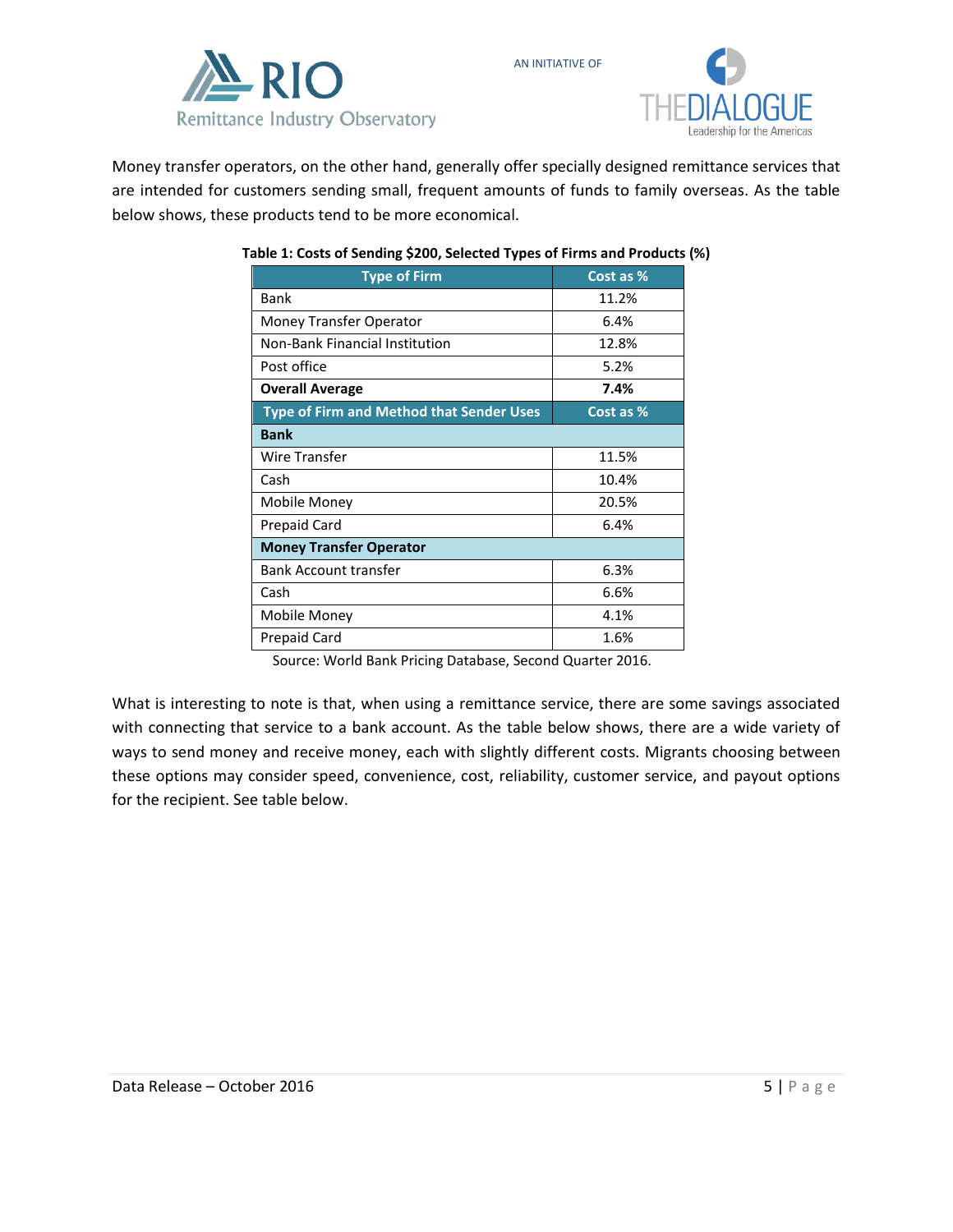



|                  | <b>Corridor</b> | <b>Product</b>               | <b>Sending</b><br>method | <b>Speed</b>       | % Cost to<br>send \$200 |
|------------------|-----------------|------------------------------|--------------------------|--------------------|-------------------------|
| Xoom             | US-Mexico       | Bank account transfer        | Internet                 | Less than 1 hour   | 4.8%                    |
|                  |                 | Debit/Credit card            | Internet                 | Less than 1 hour** | 4.8%                    |
| MoneyGram        | US-Mexico       | Bank Account Transfer,       | Internet                 | $3-5$ days**       | 4.2%                    |
|                  |                 | Credit/Debit Card            |                          |                    |                         |
|                  |                 | <b>Bank Account Transfer</b> | Internet                 | Less than 1 hour** | 4.4%                    |
|                  |                 | Debit/Credit Card            | Internet                 | Less than 1 hour   | 4.9%                    |
|                  |                 | Cash                         | Agent                    | Less than 1 hour   | 6.7%                    |
| Western<br>Union |                 | <b>Bank Account Transfer</b> | Internet                 | $3-5$ days         | 4.2%                    |
|                  | US-Mexico       | Debit/Credit Card            | Internet                 | Less than 1 day**  | 5.2%                    |
|                  |                 | Cash                         | Agent                    | $3-5$ days         | 3.2%                    |
|                  |                 | Cash                         | Agent                    | Less than 1 hour   | 5.0%                    |

#### **Table 2: Costs of Sending \$200, Selected Types of Firms and Products (%)**

AN INITIATIVE OF

Source: World Bank Pricing Database, Second Quarter 2016.

\*\* Please note that pricing database was not accurate and was updated by authors on 10/3.

### **Myth #4: Remittance Companies are Too Risky to Bank<sup>19</sup>**

Remittance agents and companies rely on bank accounts to store, move, and pay out funds. Unfortunately, recent years have given rise to the myth that remittance companies are simply "too risky" to bank.

Since the early 2000s, the bank accounts of remittance companies have been subject to significant regulatory scrutiny from a wide range of public agencies and banking institutions. As a consequence, these accounts, which serve as vehicles for third-party cash transfers, are often identified and suspected of financial threats such as money laundering. Within the context of remittance transfer intermediation, remittance companies need access to bank accounts in order to perform essential back-end operations. Holding a bank account allows an RSP to receive deposits from its agents as well as to deposit funds for payers.

Regulators expect robust risk management mechanisms from remittance companies, including various reporting obligations of suspicious activities, in order to safeguard their activities and maintain bank accounts. However, remittance companies and their agents have been subject to an increased and somewhat systematic practice of account closures both on the assumption of risk and as a measure of risk prevention.

 $\overline{\phantom{a}}$ <sup>19</sup> For more detail, see Orozco, Porras and Yansura, "Bank Account Closures: Current Trends and Implications for Family Remittances," Inter-American Dialogue, December 2015.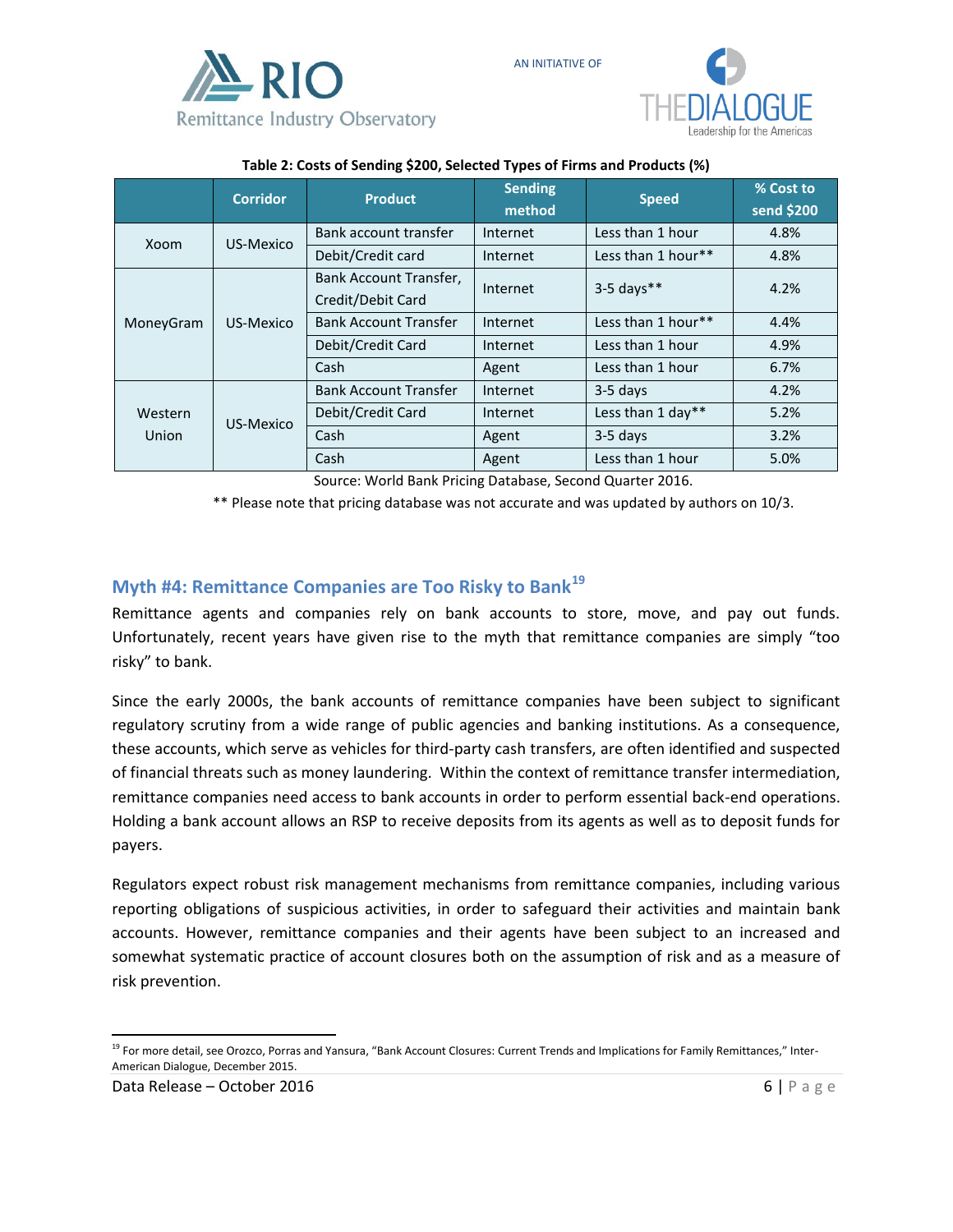



The practice of closing accounts is occurring in the United States, but is not limited to the US context. A recent study by The World Bank Group surveyed 13 governments, 25 banks and 82 remittance companies in countries around the world. Among its findings, 46% of remittance companies have received notifications from their banks regarding the upcoming closures of their accounts. Of the 25 banks, 5 indicated they do not offer services to remittance companies, and 15 indicated they do not open accounts for agents of remittance companies.<sup>20</sup>

AN INITIATIVE OF

However, the reality is that remittances represent a low risk for money laundering or terrorism financing, and that most companies already have robust risk management practices in place. To begin with, remittance companies manage risk with their existing prevention mechanisms and are in line with US government regulations.<sup>21</sup> Remittance companies also undergo regular audits and are supervised by entities at the state, federal and international levels.

Moreover, most remittances are small-value transfers of approximately \$300, which simply does not fit the profile of large-scale money laundering. In fact, Dialogue research has shown that while there is a strong correlation between Anti-Money Laundering risk<sup>22</sup> and fragile states,<sup>23</sup> the same is not the case with Anti-Money Laundering risk and remittance recipient countries. The following graphics demonstrate this point.



#### **Graphic 2: BASEL Risk Scores and State Fragility**

Source: Data compiled by the author based on various sources, including the Index on State Fragility, the World Bank data on remittances and the Basel AML risk index.

 $\overline{\phantom{a}}$ 

<sup>&</sup>lt;sup>20</sup> See "World Bank Group Surveys Probe "De-Risking" Practices," World Bank Publications. Available at goo.gl/7Sen2D

<sup>&</sup>lt;sup>21</sup> See for example, *National Terrorist Financing Risk Assessment 2015*, US Department of Treasury, p.53.

<sup>&</sup>lt;sup>22</sup> As measured through the Basel AML Index, an annual ranking assessing country risk regarding money laundering/terrorism financing. It focuses on anti-money laundering and counter terrorist financing (AML/CTF) frameworks and other related factors such as financial/public transparency and judicial strength. For more, se[e https://index.baselgovernance.org/](https://index.baselgovernance.org/)

<sup>&</sup>lt;sup>23</sup> As measured by the Fragile States Index of the Fund for Peace. For more, se[e http://library.fundforpeace.org/fsi](http://library.fundforpeace.org/fsi)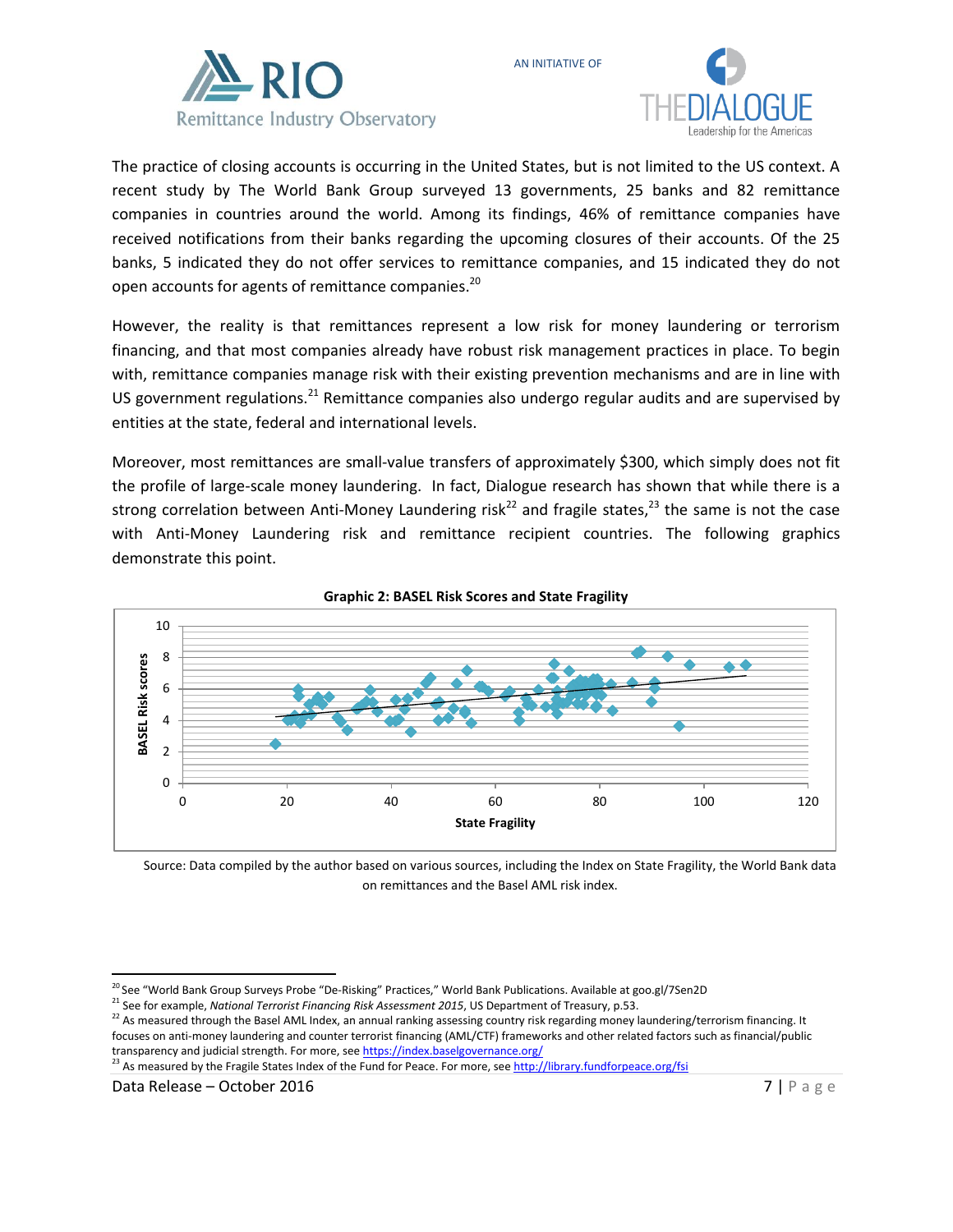





AN INITIATIVE OF

Source: Data compiled by the author based on various sources, including the Index on State Fragility, the World Bank data on remittances and the Basel AML risk index.

### **Myth #5: Remittances Are a Form of Aid**

Donald Trump received a great deal of publicity for recent comments suggesting that the United States should cut off remittances to Mexico, which he said were "de facto welfare for poor families in Mexico."<sup>24</sup> However, Trump was not the first, nor will he be the last, to make this argument. For example, a 2015 article by the Financial Times explained that remittances are "effectively foreign aid organized by private citizens."<sup>25</sup> Even The Guardian has written that remittances are now "more than three times larger than total global aid budgets, sparking serious debate as to whether migration and the money it generates is a realistic alternative to just doling out aid." $^{26}$ 

There are several issues with this claim. To start with, remittances are private, family to family funds. Migrants do not intend remittances to serve as development aid for an entire country, but rather, to support key family members and loved ones on a personal level. In many cases, the sender and the recipient are members of a nuclear family, despite the transnational nature of that family. The remittance is family money, and neither sending nor receiving government can mandate how it is spent.

The second issue with this claim is that the term "aid" or "welfare" suggests a handout, whereas the data show that many recipient families are also working, and that remittances, on average, constitute only 37% of recipient household income (See Myth # 1).

 $\overline{\phantom{a}}$ <sup>24</sup> "Memo explains how Donald Trump plans to pay for border wall," The Washington Post. Available at goo.gl/GrxAOO

<sup>&</sup>lt;sup>25</sup> Klein, "What might Trump's Remittance Plan do to the Trade Balance?" Financial Times, 13 April 2016.Available at goo.gl/v4FuZB

<sup>&</sup>lt;sup>26</sup> Provost, "Migrants' Billions Put Aid in the Shade," The Guardian, 30 January 2013. Available at goo.gl/rWVG5u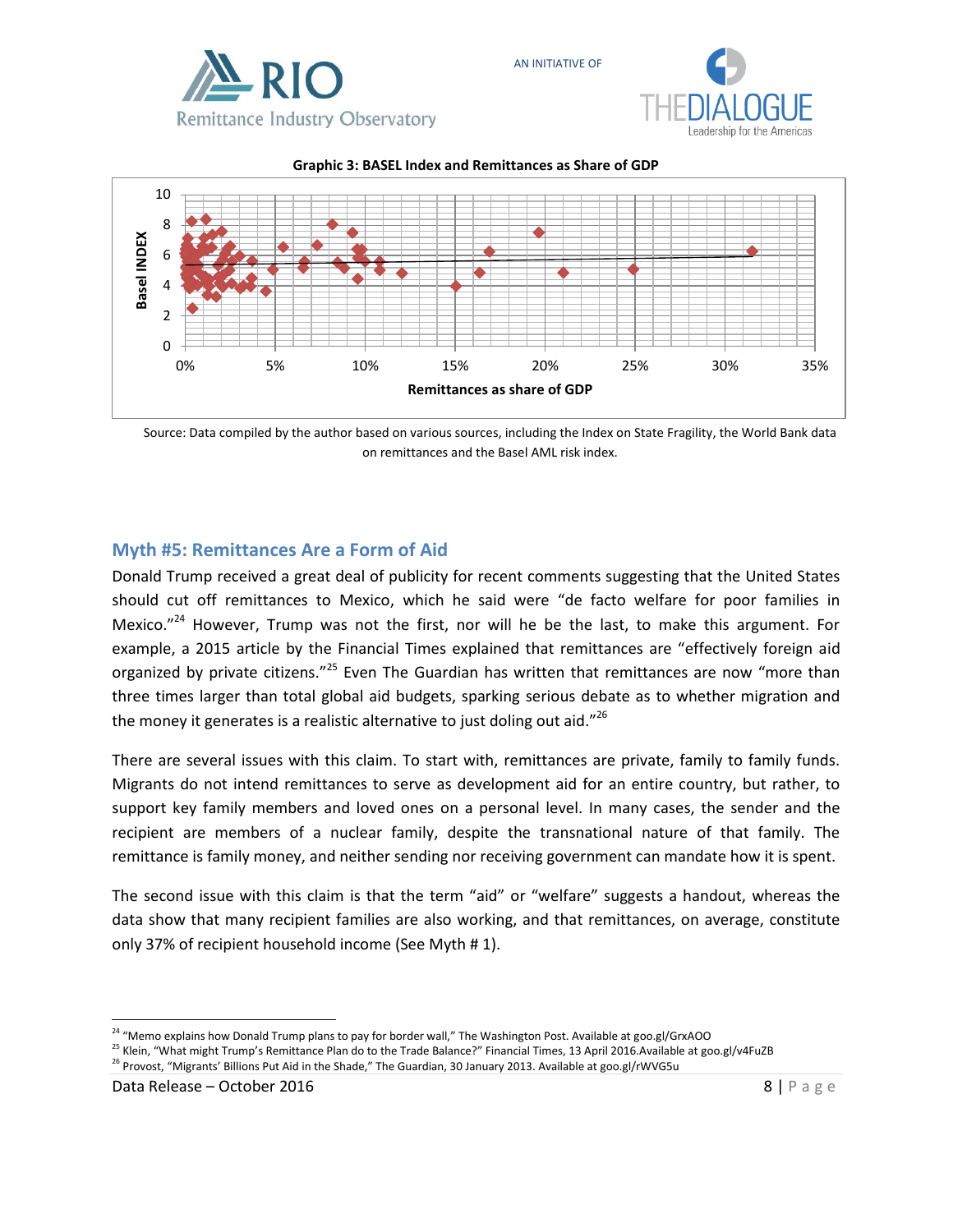



Third, even in countries that are highly dependent on remittances, the majority of the population does not receive remittances. Even in Tajikistan, the most remittance dependent country in the world, only one in three households has had a family member working overseas.<sup>27</sup> It is also important to note that though most recipient families are not wealthy, they are also not the poorest of the poor. Due to the high costs of international migration, typically the poorest households do not migrate internationally and are not able to send cross-border remittances. In this sense, remittances could be considered an inadequate substitute for government assistance since they do not reach everyone, and do not reach the poorest of the poor.

AN INITIATIVE OF

Lastly, if indeed remittances were to replace development aid, they would constitute a very regressive form of aid. Many migrants work long hours in difficult and dangerous conditions, and endure a great deal of suffering to be able to send money home. While they might be able to improve the living situation of their immediate family back home, to place the responsibility and the burden for development aid on their backs seems hardly fair.

### **Myth #6: Remittances and Development Are One in the Same**

Remittances are often equated with development, or presented as a sort of panacea for development problems. In reality, however, the relationship between remittances and development is complex, multidirectional, and highly influenced by policy environments.

Many households rely on remittances, along with a variety of other sources of income, to help cover expenses related to food, housing, education, and health. That remittances enable them to cover these important areas and improve living standards is no doubt positive. However, it is also important to consider how remittances can be leveraged to build prosperity, rather than simply sustain survival. Aside from temporarily improving quality of living, how can remittances promote development?

The answer lies in the relationship between remittances and savings. Out of all income earned, remittances included, savings are set aside and built. Because remittances have the effect of increasing disposable income, they also increase the household's capacity to save. Thus, at the level of the household, remittances fulfill the function of contributing to build liquid and fixed assets.<sup>28</sup>

From here, much of the development impact of remittances depends on access to financial services, such as bank accounts. Unfortunately, many remittance recipients may come in to a banking institution to pick up their remittance without realizing that they can use financial services, such as savings

 $\overline{\phantom{a}}$ <sup>27</sup> Danzer, Dietz and Gatskova, "Tajikistan Household Panel Survey: Migration, Remittances and the Labor Market," IOS, 2013. For full report, see goo.gl/28M390

<sup>&</sup>lt;sup>28</sup> For a more detailed discussion, see Orozco, "Remittances and Assets: conceptual, empirical and policy considerations and tools," UNCTAD, 2012. Available at goo.gl/Bhz2av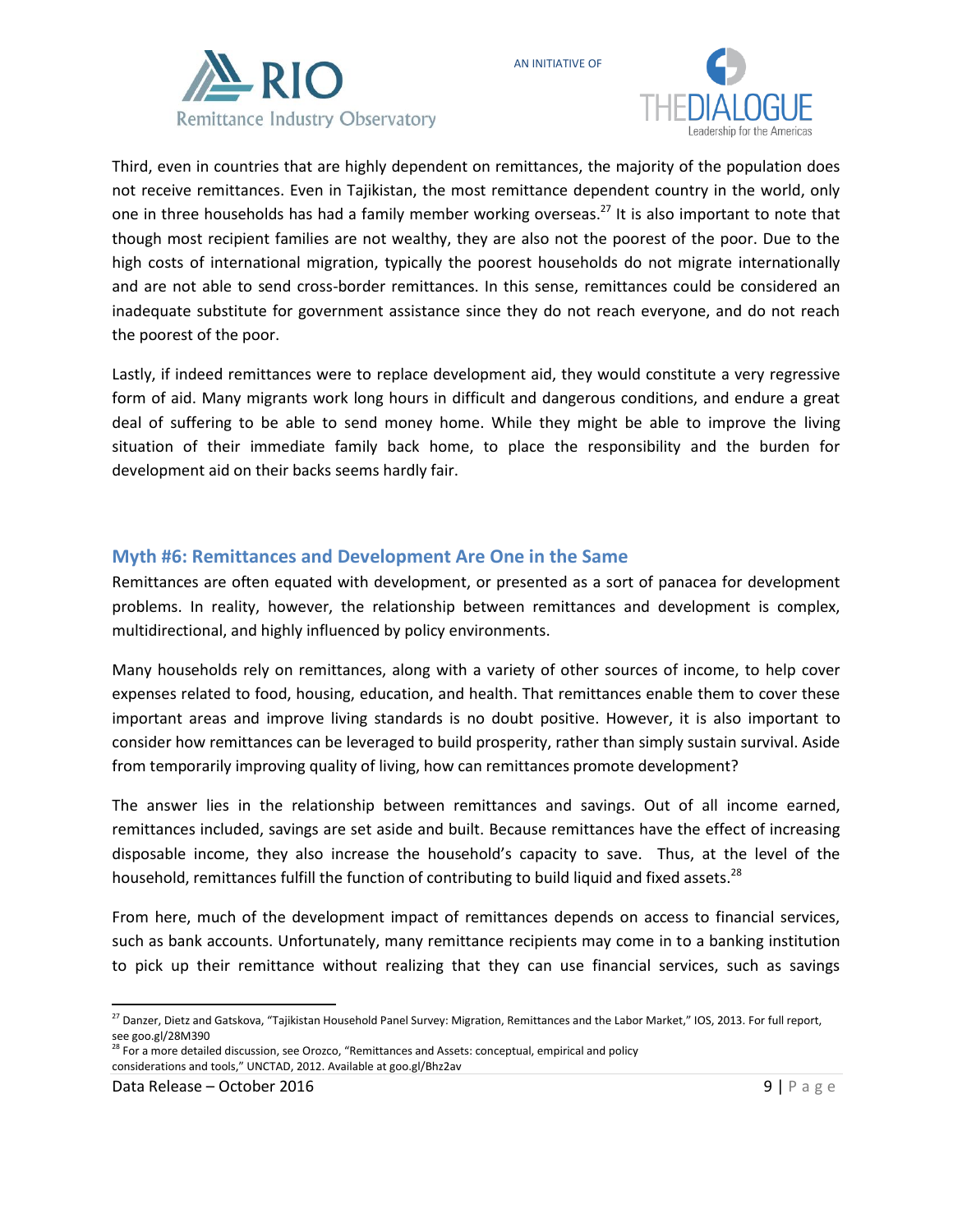



accounts, insurance and even credit to build and protect their assets. In many cases, the savings generated by remittances are kept informally, "under the mattress," as the following table shows.

| <b>Region</b>                     | <b>Country</b> | People who save in some<br>way (formal & informal) (%) | <b>Formally saving</b><br>(%) | <b>Stock of Savings (\$)</b> |
|-----------------------------------|----------------|--------------------------------------------------------|-------------------------------|------------------------------|
|                                   | Guatemala      | 69                                                     | 40                            | 900                          |
| Latin<br>America and<br>Caribbean | Jamaica        | 79                                                     | 65                            | 1,455                        |
|                                   | Mexico         | 59                                                     | 12                            | 650                          |
|                                   | Nicaragua      | 43                                                     | 17                            | 500                          |
|                                   | Paraguay       | 63                                                     | 19                            | 250                          |
| Eastern<br>Europe                 | Azerbaijan     | 80                                                     | 23                            | 150                          |
|                                   | Armenia        | 47                                                     | 17                            | 2,468                        |
|                                   | Moldova        | 72                                                     | 19                            | 1,478                        |
| <b>Central Asia</b>               | Tajikistan     | 33                                                     | 32                            | 498                          |
|                                   | Kyrgyzstan     | 38                                                     | 14                            | 1,636                        |
|                                   | Uzbekistan     | 42                                                     | 31                            | 980                          |
|                                   | Paraguay       | 63                                                     | 19                            | 250                          |

AN INITIATIVE OF

Source: Data from financial education programs in various countries.

In this sense, financial access can substantially expand the development impact of the remittance transfer. On a household level, formal savings ensures that a family's stock of savings remains secure; it is safeguarded from natural disasters, crime, or other unexpected events. The benefits of formal savings also include earning interest and gaining access to other financial services (i.e., with a savings account, the client may be able to apply for a credit card, and with that credit card build a credit history that will eventually enable them to receive a home loan).

Savings at an aggregate level strengthen financial institutions and may ultimately ease access to credit for investment.

In light of these dynamics, it is important to highlight that remittances do not "create" development automatically. Rather, it is more accurate to say that remittances have important economic impacts that can be leveraged for development through good policies.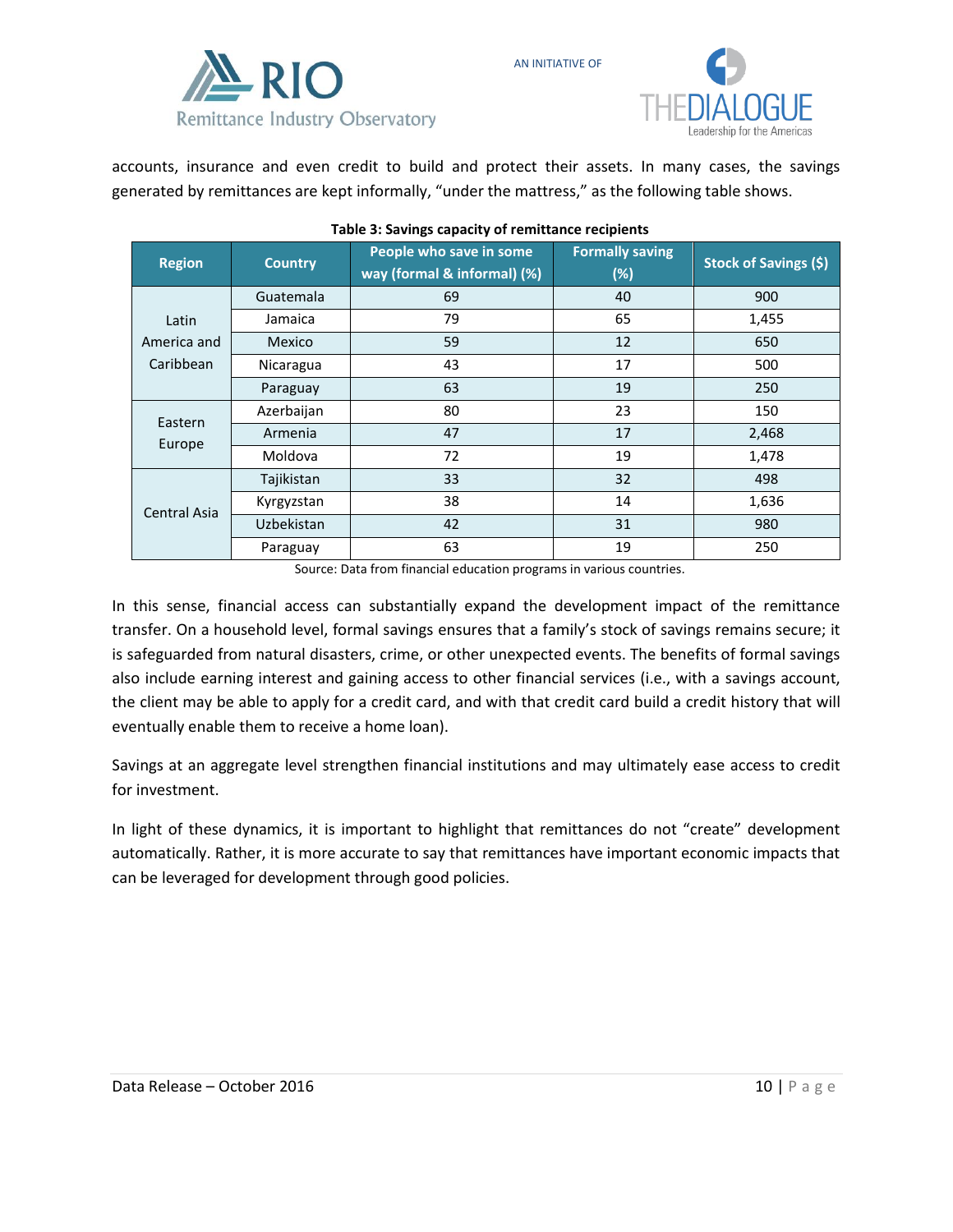



## **Myth #7: The Majority of Remittances are Informal**

There is a tendency to overestimate the degree of informality in the remittance market, thereby portraying migrant remittances as informal, unregistered, and unregulated. For example, researchers have argued that there is "a whole range of formal and informal channels for remitting, chosen on the basis of cost, reliability, accessibility and trust. As a result, a large share of remittances is through informal channels and thus remains unrecorded."<sup>29</sup>

AN INITIATIVE OF

While informality does exist, particularly in certain corridors, the vast majority of remittances move through formal and regulated channels, particularly in the period since 9/11. For example, in the case of the Philippines, the country's bank estimates that by 2007, 95% of remittances were recorded by the banking system, compared to only 72% in 2001.<sup>30</sup> With regards to migrants from Latin America and the Caribbean, 95% of remittances are sent by formal means, up from 88% in 2010.<sup>31</sup>

Even among countries that have experienced higher levels of financial informality, levels are rapidly decreasing. In the case of Bangladesh, a 2010 study found that 17-24% of remittances were informal, down from 54-60% five years ago. $32$  Even in Somalia, one of the most informal countries in the world, 73% of remittances are received through formal payment methods, according to surveys of recipient households.<sup>33</sup>

Likewise, there is a myth that non-bank remittances are, by very definition, informal. In fact, remittance companies and their local agencies are highly regulated at the state, national and international levels and remittances sent via remittance agencies are considered formal remittances (see Myth #4).

## **Myth #8: The Reach of Mobile Transfers**

In recent discussions, mobile transfers have been hailed as a "gamechanger."<sup>34</sup> "Mobile Money Set to Disrupt International Remittances Market," reads one headline.<sup>35</sup> Some people have claimed that "mobile phones have evolved in a few short years to become tools of economic empowerment for the world's poorest people."<sup>36</sup>

<sup>36</sup> "The Power of Mobile Money," The Economist, 24 September 2009. Available at goo.gl/zgKH4r

 $\overline{a}$ 

<sup>&</sup>lt;sup>29</sup> United Nations Conference on Trade and Development (UNCTAD) Report, "Economic Development in Africa," 2016. Available at goo.gl/G4s6IW. Quoted in The Guardian at goo.gl/xzDBi7

<sup>&</sup>lt;sup>'</sup>See Amjad, Irfan and Arif, "How to Increase Formal Inflows of Remittances," IGC Working Paper, May 2013. Available at goo.gl/pkSijh <sup>31</sup> Orozco with Jewers, "Economic Status and Remittance Behavior Among Latin American and Caribbean Migrants in the Post-Recession Period," Inter-American Development Bank, 2014.

<sup>&</sup>lt;sup>32</sup> See Amiad, Irfan and Arif, "How to Increase Formal Inflows of Remittances," IGC Working Paper, May 2013. Available at goo.gl/pkSijh 33 Orozco and Yansura, "Keeping the Lifeline Open: Remittances and Markets in Somalia," Oxfam, 2014. Available at goo.gl/fosYkE

<sup>&</sup>lt;sup>34</sup> See, for example, Murphy, "Sending Cash Home: Mobile Money is a Gamechanger," The Guardian, 29 September 2015. Available at goo.gl/zOW1VY

<sup>&</sup>lt;sup>5</sup> "New Consumer Research: Mobile Money Set to Disrupt International Remittances Market," Global News Wire, 21 January 2016. Available at goo.gl/Xauari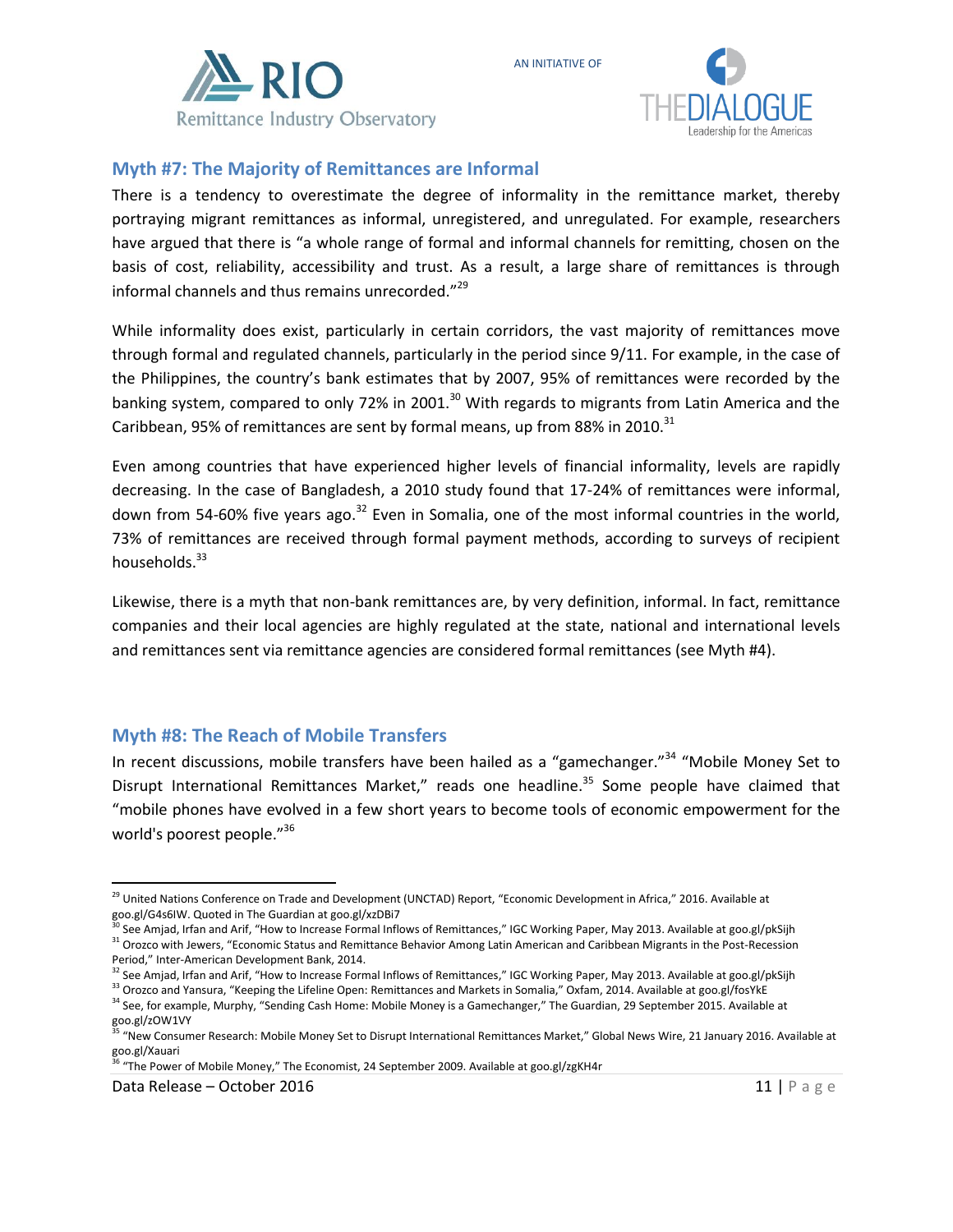



The reality is a little more complex. While mobile transfers are exciting in terms of their potential, current usage should not be exaggerated. Worldwide, only 16% of the population has used a mobile phone to make a transaction from their bank account, and only 2% of the population has a mobile money account.<sup>37</sup> Even among those who use mobile phones to send and receive money, the "grand majority" of these mobile transactions occur at the domestic, rather than the international, level. $^{38}$ Finally, the number of mobile accounts may not be an accurate representation of their actual levels of use. Among those with mobile accounts, only 35% are active users, that is to say, they have used their account in the past three months.<sup>39</sup> Meanwhile, though mobile does offer important inclusion opportunities for traditionally underserved groups, most studies indicate that mobile money customers today are mainly urban, male users  $-$  the "typical early adopters." $40$ 

AN INITIATIVE OF

Mobile remittances face a number of challenges, including regulatory, security and legislative hurdles. As IFAD notes, policy challenges are particularly great for cross-border mobile transfers, which may be the reason that "international services have been rather stagnant when compared to domestic mobile transfers."<sup>41</sup>

This is not to say that mobile remittances don't hold great potential. On the contrary, their potential impact is tremendous, and it will be exciting to see the trajectory they take. But it's important not to overstate their current reach in our optimism for their potential.

#### **Myth #9: Bitcoin Is Revolutionizing the Remittance Market**

Bitcoin proponents have argued that Bitcoin is a "sought-after currency among the people," especially for its "low value payments since there isn't a fixed minimum fee which gets charged to send money for a transaction either to the person sitting next to them, or to a business or a peer-to-peer on the other side of the world."<sup>42</sup>

There are several issues with this claim. First of all, as noted in a recent article in The Atlantic, the use of Bitcoin does not inherently reduce costs: "the price of transacting over Bitcoin depends on how much demand there is to use the network at a given time." If the number of transactions continues to increase, without improvements in the processing capacity of the network, we could see increased costs as well as delays in sending.<sup>43</sup> Currently, a bitcoin transaction occurs by mining new bitcoins, which are produced in blocks. These blocks are used to record all transactions made via bitcoin, and have a

<sup>41</sup> "Remittances and Mobile Banking," Financing Facility for Remittances, IFAD. See goo.gl/FoJRSv

 $\overline{\phantom{a}}$  $37$  Global Findex, World Bank, 2014 (most recent year available for this question).

<sup>&</sup>lt;sup>38</sup> "Remittances and Mobile Banking," Financing Facility for Remittances, IFAD. See goo.gl/FoJRSv

<sup>&</sup>lt;sup>39</sup> "2014 State of the Industry: Mobile Financial Services for the Unbanked," GSMA, 2014. Full report at goo.gl/9XVdpK

<sup>&</sup>lt;sup>40</sup> "2014 State of the Industry: Mobile Financial Services for the Unbanked," GSMA, 2014. Full report at goo.gl/9XVdpK

<sup>&</sup>lt;sup>42</sup> Ogundeji, "From Remittance to Startups, How Bitcoin is Used in Africa," 30 April 2016. Available at goo.gl/oc89ac

<sup>&</sup>lt;sup>43</sup> For more detail, see Barabas and Zuckerman, "Can Bitcoin Be Used for Good?" The Atlantic, 7 April 2016. Available at goo.gl/mLpwZn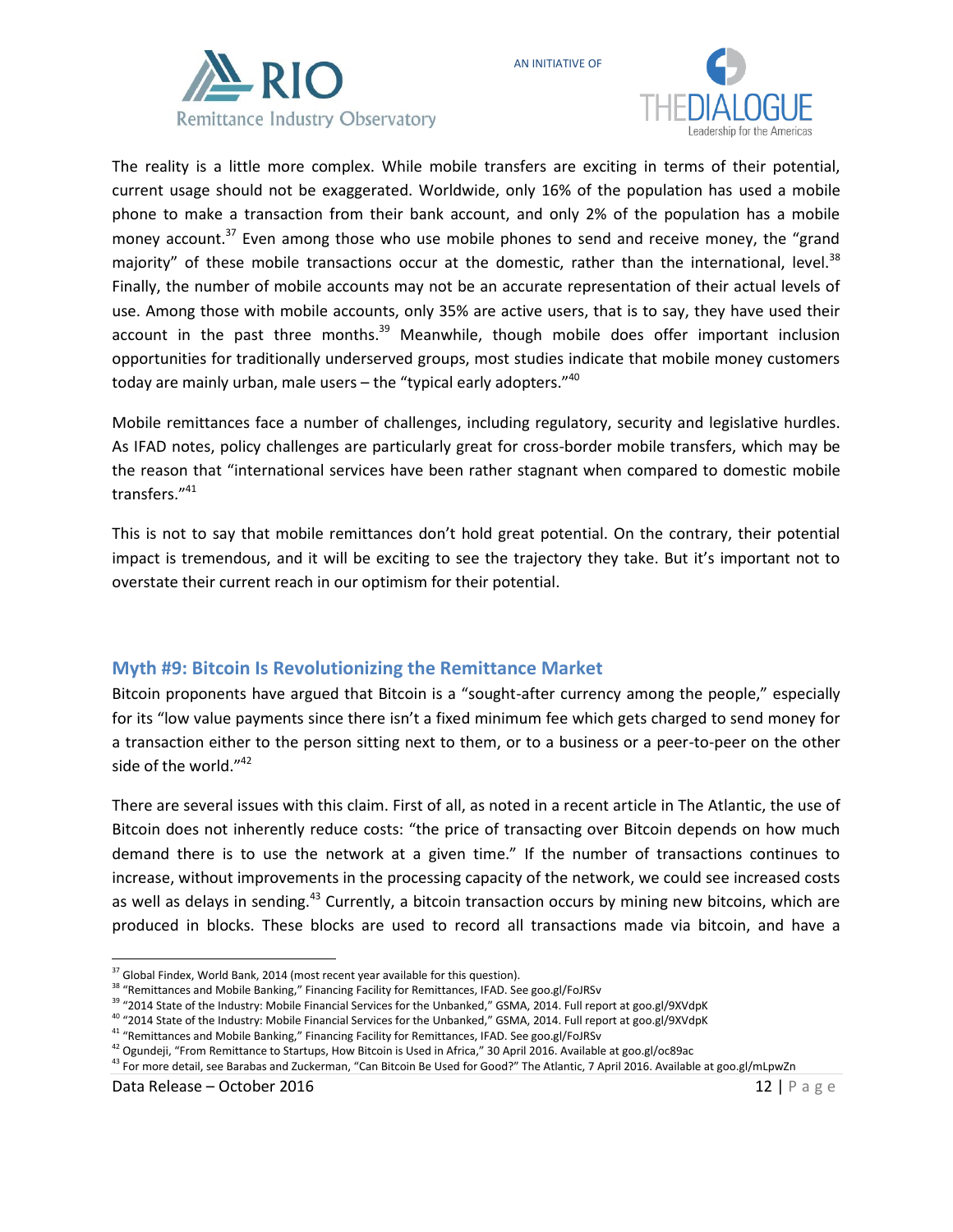



maximum size of 1 MB, meaning they can only record seven transactions per second, maximum. As the International Business Times notes, "to put this in context, Visa says its payment system processes 2,000 transactions per second on average and can handle up to 56,000 transactions per second if needed."<sup>44</sup>

AN INITIATIVE OF

Second, Bitcoin exchanges as well as individual users may have trouble finding or maintaining banking services, a struggle which is well understood by the remittance industry. In the absence of clear legislation, "those buying and selling Bitcoin will continue to struggle with old-school institutions and their conservative approaches to cryptocurrencies. Unfortunately, Bitcoin has to rely on these very institutions for legitimacy, integration, and, ultimately, more widespread adoption."<sup>45</sup>

Thirdly, and most importantly, there is an issue with the user profile. Many migrants who send remittances are working long hours to support family back home, with little time or inclination to research cutting edge fin-tech products. Indeed, even in the case of the much-lauded "BitPesa" in Kenya, most international transfers are business transfers, rather than individual transfers. Within the limited sphere of individual transfers, the founder of BitPesa estimates that most are in fact "self-transfers" between two bank accounts owned by the same person. The average user is "a far cry from the poor, rural farmer so often celebrated in the story of Bitcoin and low-value remittances."<sup>46</sup>

Given these dynamics, it would be a mistake to overstate the current use of Bitcoin for family remittances. In the future, Bitcoin will have to address a number of challenges and hurdles before it can be considered a viable alternative to existing methods of sending.

#### **Myth #10: Remittances and Gender**

As Jesus Cervantes of CEMLA writes, "it is commonly though that remittance flows (…) stem from a migratory process where men leave their country to seek better employment and income opportunities, and then send remittances to their wives and children back home."<sup>47</sup>

The reality is a little more complex. Not only are women increasingly migrating themselves, but the relationships between remittance senders and recipients are diverse and expansive, reflecting the transnational nature of many families.

A wide variety of studies have shown that, in countries around the world, the recipients of remittances do tend to be women. In Guatemala, for example, 63% of primary remittance recipients are women. In

 $\overline{\phantom{a}}$ 

<sup>&</sup>lt;sup>44</sup> Gilbert, "Bitcoin's Big Problem: Transaction Delays Renew Blockchain Debate," International Business Times, 4 March 2016. For full article see goo.gl/Qcx5tN

<sup>45</sup> Razavi, The Struggle Between Bitcoin Traders and British Banks," Vice, 13 January 2015. Available at goo.gl/MPLZqz

<sup>46</sup> For more detail, see Barabas and Zuckerman, "Can Bitcoin Be Used for Good?" The Atlantic, 7 April 2016. Available at goo.gl/mLpwZn <sup>47</sup> Cervantes, "Female Migration and Remittance Flows to Mexico," CEMLA, 2015. Available at [http://www.cemla](http://www.cemla-remesas.org/principios/pdf/201501-FemaleMigration.pdf)[remesas.org/principios/pdf/201501-FemaleMigration.pdf](http://www.cemla-remesas.org/principios/pdf/201501-FemaleMigration.pdf)